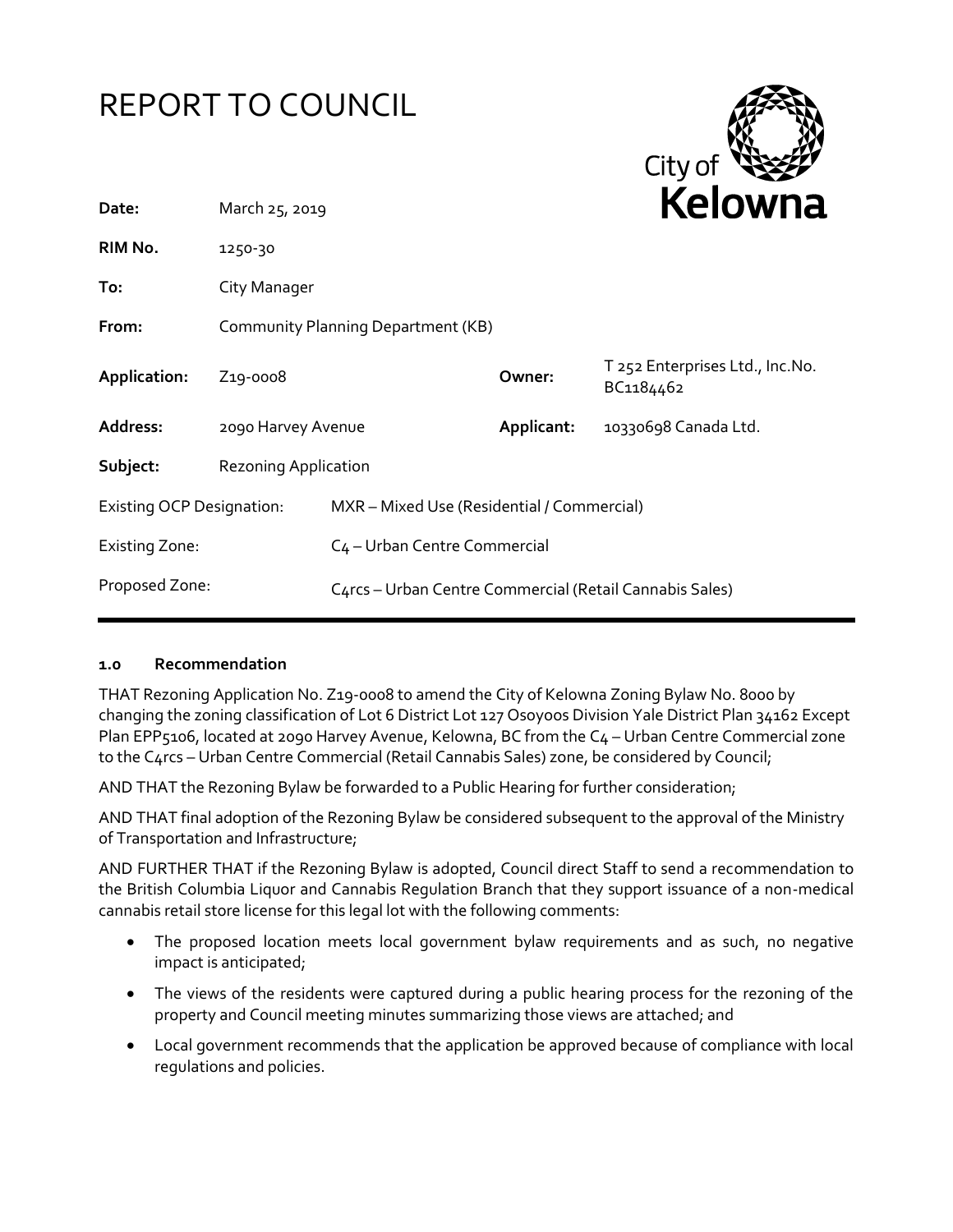## **2.0 Purpose**

To rezone the subject property to facilitate the development of a retail cannabis sales establishment.

# **3.0 Community Planning**

Community Planning Staff recommend support for the rezoning application to allow for a retail cannabis sales establishment on the subject property. This application was received prior to the close of the first intake of retail cannabis sales establishment applications on November 30, 2018. As such, it was evaluated in accordance with a Council-endorsed process and was selected, based on its score, to move forward with the City's standard rezoning process, established in the Development Application Procedures Bylaw. This application received a score of 85.71, and the average overall score of all applications evaluated was 69.53.

Should Council support the proposed Rezoning Bylaw, the property would be rezoned to a retail cannabis sales subzone, and Staff would send a recommendation to the British Columbia Liquor and Cannabis Regulation Branch indicating support for issuance of a non-medical cannabis retail store license for this property.

The application meets the Zoning Bylaw No. 8000 and there are no variances being requested. Further, the applicant has confirmed the completion of public notification in accordance with Council Policy No. 367.

## **4.0 Proposal**

## 4.1 Background

The unit proposed to be used for a retail cannabis sales establishment currently has an active City of Kelowna Business Licence for a cannabis counseling facility. This type of business licence has a restriction that prohibits the retail sales of cannabis or cannabis derivatives from the premises. Should Council support the proposed Rezoning Bylaw, this unit would be rebranded and converted to a retail cannabis sales establishment.

## 4.2 Site Context

The subject property is located at the northwest corner of the Cooper Road and Harvey Avenue intersection. It is in close proximity to Orchard Park Shopping Centre and Orchard Plaza. Sensitive uses that were identified within a 150 metre radius include a Retail Liquor Sales Establishment (located within a Retail Store at 1840-1920 Cooper Road).

| Orientation | Zoning                                               | <b>Land Use</b> |
|-------------|------------------------------------------------------|-----------------|
| North       | C <sub>4</sub> – Urban Centre Commercial             | Commercial      |
| East        | C <sub>4</sub> – Urban Centre Commercial             | Commercial      |
| South       | C <sub>4</sub> - Urban Centre Commercial             | Commercial      |
|             | C4LR - Urban Centre Commercial (Retail Liquor Sales) |                 |
| West        | C <sub>4</sub> – Urban Centre Commercial             | Commercial      |

Specifically, adjacent land uses are as follows: